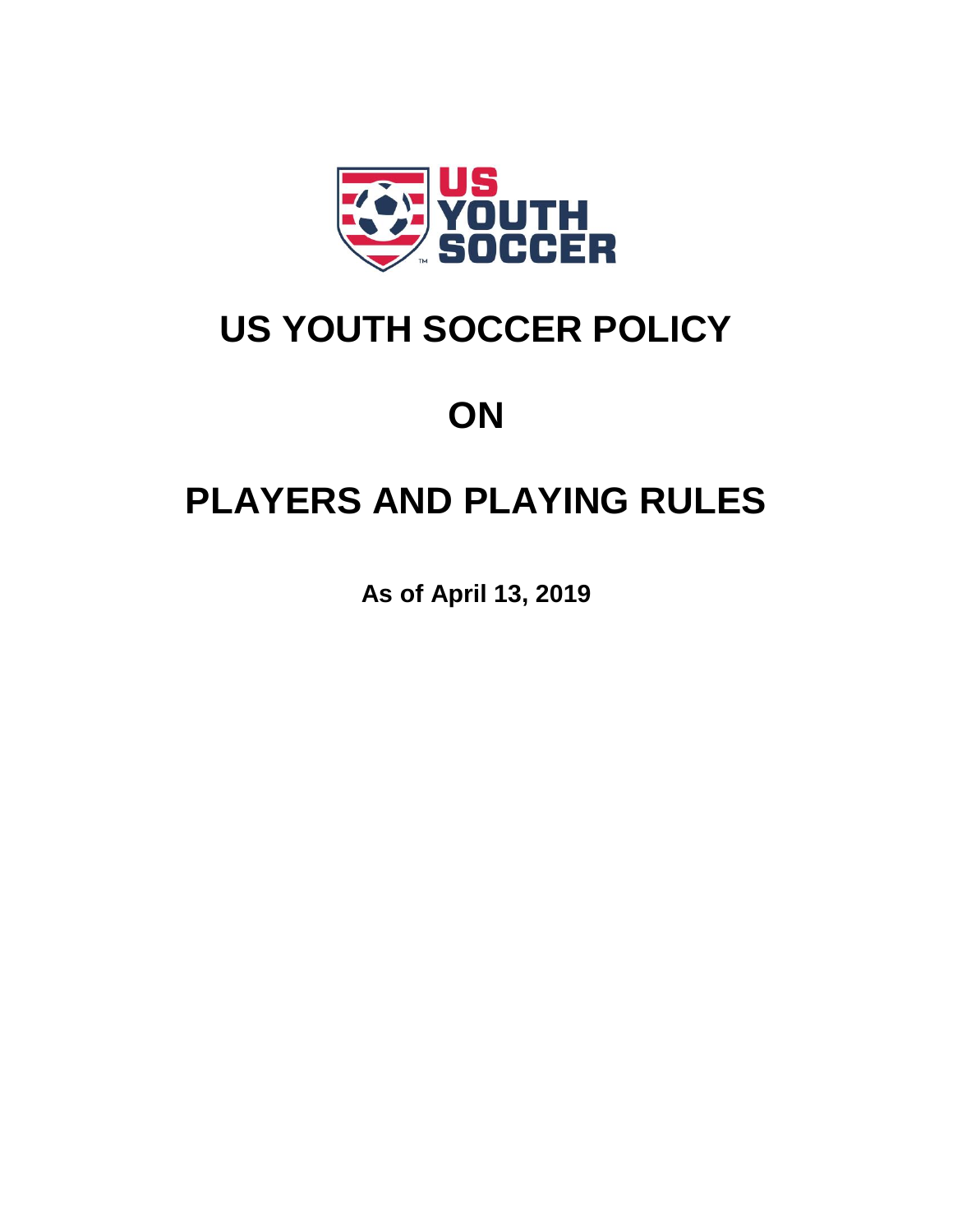## **TABLE OF CONTENTS**

## **PART I—GENERAL**

## **PART II—PLAYER AND ROSTERING REQUIREMENTS**

| Rule 203. OLYMPIC DEVELOPMENT PROGRAM PLAYER TRYOUTS  4 |  |
|---------------------------------------------------------|--|
|                                                         |  |
|                                                         |  |
|                                                         |  |
|                                                         |  |
|                                                         |  |
|                                                         |  |
|                                                         |  |

### **PART III—GAME PLAY**

| Rule 303. LENGTH OF GAMES, OVERTIME PERIODS, AND BALL SPECIFICATIONS 6 |  |
|------------------------------------------------------------------------|--|
|                                                                        |  |
|                                                                        |  |

### **PART IV—PERMISSION TO TRAVEL AND HOST**

Rule 401. PERMISSION TO TRAVEL AND HOST TOURNAMENTS AND GAMES........ 7

### **PART V—AMENDMENT OF POLICY**

Rule 501. AMENDMENT OF POLICY...............................................................................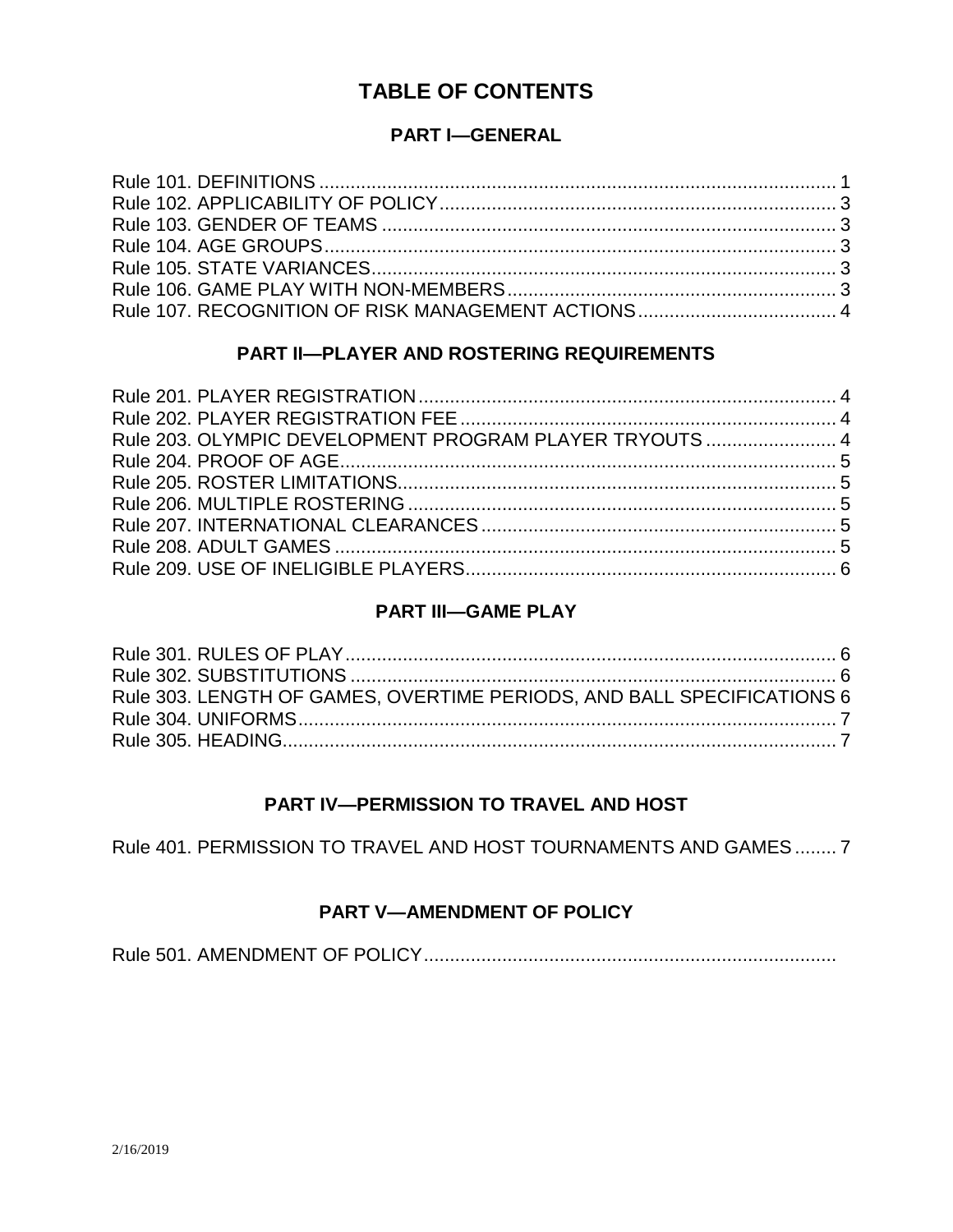#### **POLICY ON PLAYERS AND PLAYING RULES**

#### **PART I—GENERAL**

#### **Rule 101. DEFINITIONS**

**Section 1.** The definitions of Bylaw Article III of USYSA apply to this policy. Those definitions include the following:

- (1) "**Federation**" means the United States Soccer Federation, Inc.
- (2) "**FIFA**" means the Federation Internationale de Football Association of which the Federation is the national association member for the United States.
- (3) "**region**" means one of those regions established under Bylaw Article VIII.
- (4) "**National Council**" means the National Council of USYSA as provided under Bylaw Article XI.
- (5) "**Organization Member**" means an organization that is classified as such a member of USYSA as provided by Bylaw Article IV.
- (6) "**State Association**" means the administrative body within a territory determined by the National Council to carry out USYSA's programs for youth players.
- (7) "**team**" means a group of soccer players playing on the same side in soccer games.
- (8) "**USYSA**" means the United States Youth Soccer Association, Inc.
- (9) "**youth player**" means an individual who is an amateur player and who has not reached 20 years of age prior to December 31 for the current seasonal year.

**Section 2.** The following definitions also apply to this policy:

- (1) "**add**" means the addition of a player to a team's roster.
- (2) "**eligibility to play**" means registered and not under suspension.
- (3) "**game roster**" means the list of players who will participate in a particular competition.
- (4) "**involuntary release**" means the removal of a player from a team's roster at the request of team authorities.
- (5) "**registration**" means the execution of an intent to play the sport of soccer and the paying of fees to become a member of USYSA.
- (6) "**rostering**" means assignment of a registered player to a team.
- (7) "**select team**" means the official select or all-star team of
	- (A) USYSA;
	- (B) a region;
	- (C) a State Association;
	- (D) a district or geographical subdivision of a State Association; or
	- (E) any league.
- (8) "**suspension**" means the temporary withdrawal of rights and privilege, such as the right to play, coach, or otherwise administer or participate (directly or indirectly) in soccer, and the suspension is for the entire term of the suspension with all rights and

privileges withdrawn unless specifically stated otherwise by the suspending authority.

- (9) "**team roster**" means a list of registered players eligible to play for a team.
- (10) "**uniform**" means a jersey or shirt, shorts, thermal undershorts, stockings, shin guards, footwear, warmup jacket, pants, or suit, and other similar items of wear.
- (11) "**voluntary release**" means the removal of a player from a team's roster at the request of the player.

**Section 3.** The following definitions are suggested for use by State Associations to facilitate communication and understanding among them:

(1)"**classic league**" means an interclub league in which—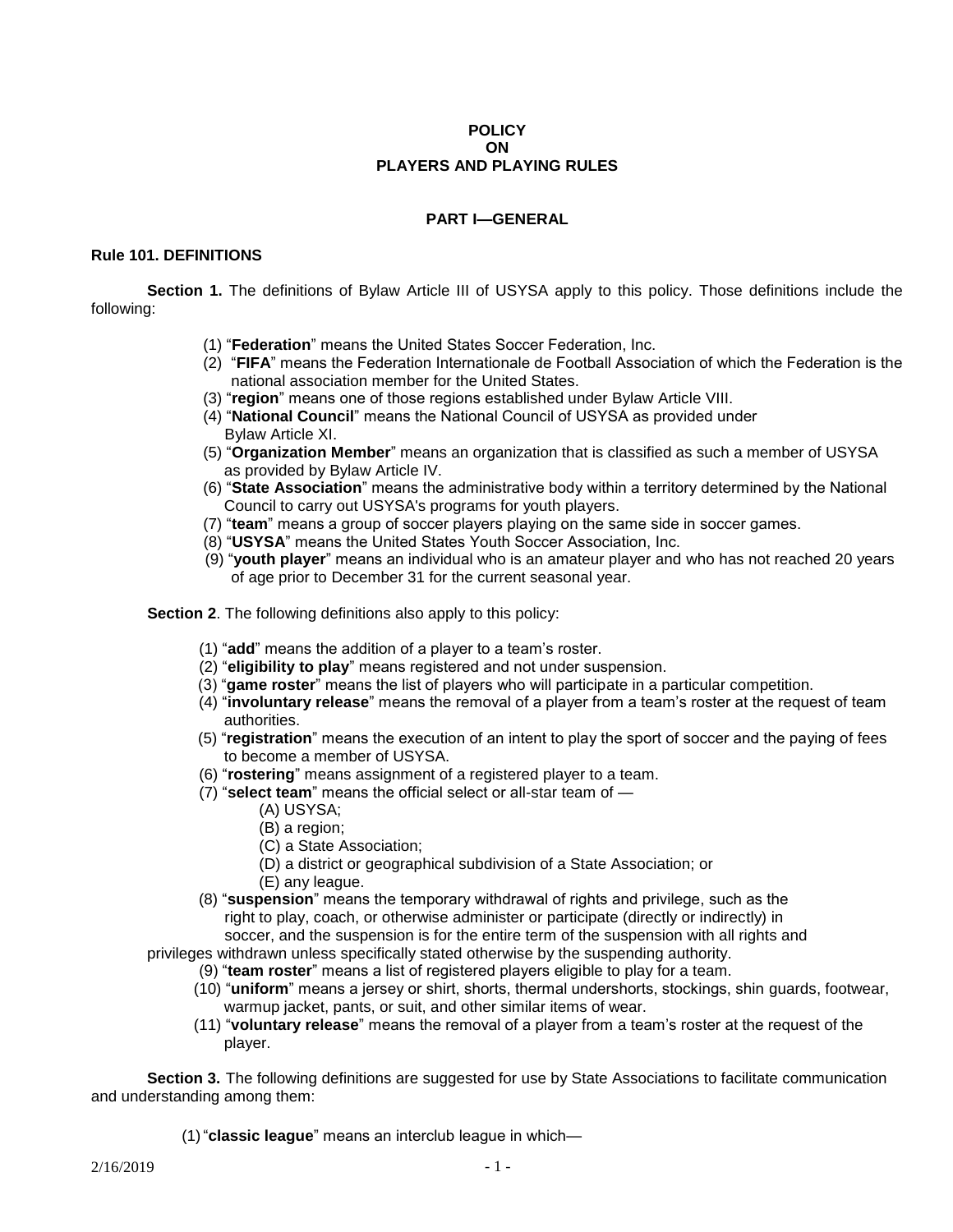(A) the use of tryouts, invitations, recruiting, or any similar process to roster players selectively to any team on the basis of talent or ability, is permitted; and

(B) one or more league rules restrict the manner in which players may be rostered to participating teams.

(2)"**classic team**" means a team that participates in a classic league.

(3)"**club**"—

(A) means an organization that is a member (directly or indirectly) of a State Association that has an identifiable membership of youth soccer players on whose behalf the organization conducts or engages in youth soccer activities; and

(B) sometimes referred to as a "league" or "local association", is the basic administrative unit of USYSA.

(4)"**district**" means a geographical subdivision of the territory of a State Association.

- (5) "**guest player**" means a registered player participating in a competition for a team to which the player is not rostered for purposes of league play.
- (6) "**interclub tournament team**" means a tournament team whose roster includes players who are members of more than one club.

 (7) "**interclub transfer**" means the removal of a player from a team's roster at the request of the player and the contemporaneous addition of the player to the roster of another team

 (8) "**intraclub tournament team**" means a tournament team whose roster includes players who are members of only one club.

 (9) "**intraclub transfer**" means the removal of a player from a team's roster at the request of the player and the contemporaneous addition of the player to the roster of another team from the same club.

(10) "**league**"—

(A) means a structured group of 4 or more teams joined for the purpose inter-team play under a common set of administrative and competition rules; and

(B) is differentiated from another league by the rules that govern the rostering of players to each league's teams, and the different terms used to describe each league do not necessarily reflect the level of ability or talent of teams participating in the league.

- (11) "**league team**" means a team that participates in regularly scheduled league play.
- (12) "**player**" means a youth player registered in accordance with USYSA and State Association rules.
- (13) "**premier league**" means an interclub league in which no rule restricts the manner in
	- which players may be rostered to participating teams, except for rules that-
		- (A) define and prohibit unethical recruiting behavior; or
		- (B) limit the participation of players previously rostered to another team.
- (14) "**premier team**" means a team that participates in a premier league.
- (15) "**recreational all-star team**" means an intraclub tournament team whose roster only includes players selected from teams that participate in the same recreational league or recreation plus league.
- (16) "**recreational league**" means an intraclub league in which—

(A) the use of tryouts, invitations, recruiting, or any similar process to roster players to any team on the basis of talent or ability is prohibited;

(B) the club administering the league accepts as participants in the league any eligible youths (subject to reasonable terms on registration);

(C) a system or rostering players is used to establish a fair or balanced distribution of playing talent among all teams participating; and

(D) league rules require that each player must play at least one-half of each game except for reasons of injury, illness, or discipline.

(17) "**recreational plus league**" means an interclub or intraclub league in which—

(A) the use of tryouts, invitations, recruiting or any similar process to roster players selectively to any team on the basis of talent or ability is prohibited;

- (B) the club or clubs administering the league accept as participants in the league any and all eligible youths (subject to reasonable terms of registration); and
	- (C) the league does not otherwise meet the definition of a recreational league.
- (18) "**recreational plus team**" means a team that participates in a recreational plus league.
- (19) "**recreational team**" means a team that participates in a recreational league.
- (20) "**tournament team**" means a team that includes guest players and is put together for the sole purpose of playing in a tournament or other approved non-league competition.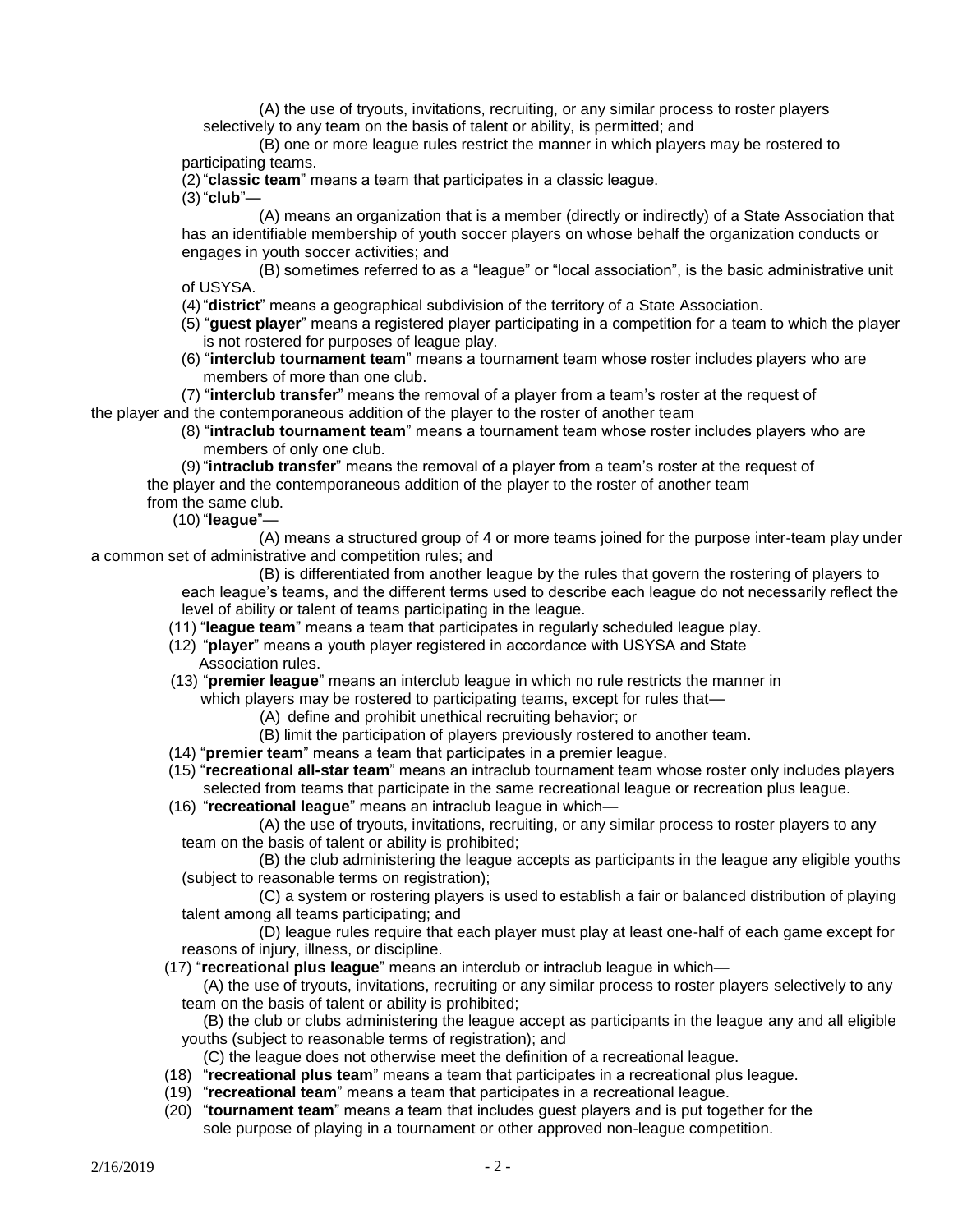(21) "**transfer**" means the removal of a player from a team's roster on the request of the player, and the contemporaneous addition of the player to the roster of another team.

#### **Rule 102. APPLICABILITY OF POLICY**

This policy only applies to State Associations and youth players registered through State Associations, unless specifically stated otherwise.

#### **Rule 103. GENDER OF TEAMS**

USYSA recognizes 2 types of team genders:

- (1) Teams with females only are girls' teams.
- (2) All other teams are boys' teams.

#### **Rule 104. AGE GROUPS**

Except as otherwise provided by Rule 105, age groups shall be comprised of youth players who are of age on or before the last day of December of the current year-

(1) 19 years of age and under. (2) 18 years of age and under. (3) 17 years of age and under. (4) 16 years of age and under. (5) 15 years of age and under. (6) 14 years of age and under. (7) 13 years of age and under. (8) 12 years of age and under. (9) 11 years of age and under. (10) 10 years of age and under. (11) 8 years of age and under. (12) 6 years of age and under.

#### **Rule 105. STATE VARIANCES**

A State Association may permit variances in Rules 104 and 205 of this policy in the best interest of developing the sport within the jurisdiction of the State Association. Those variances do not apply to the state level of US Youth Soccer National Championship, National Presidents Cup or Regional or National League competitions.

#### **Rule 106. GAME PLAY WITH NON-MEMBERS**

**Section 1.** The USYSA Board of Directors or its designee may grant temporary permission to a regional or USYSA team to participate in games with a team of an organization that is not a member of the Federation or FIFA. In granting that permission, the Board or its designee shall ensure that all USYSA requirements have been met, including insurance requirements.

**Section 2.** A State Association may grant temporary permission to a State Association team, or to a team of a member of the State Association, to participate in games with a team of an organization that is not a member of the Federation or FIFA. In granting that permission, the State Association shall ensure that all USYSA and State Association requirements have been met, including State Association insurance requirements.

**Section 3.** Temporary permission under this rule may not be given for more than a period of one seasonal year. Permission may be renewed.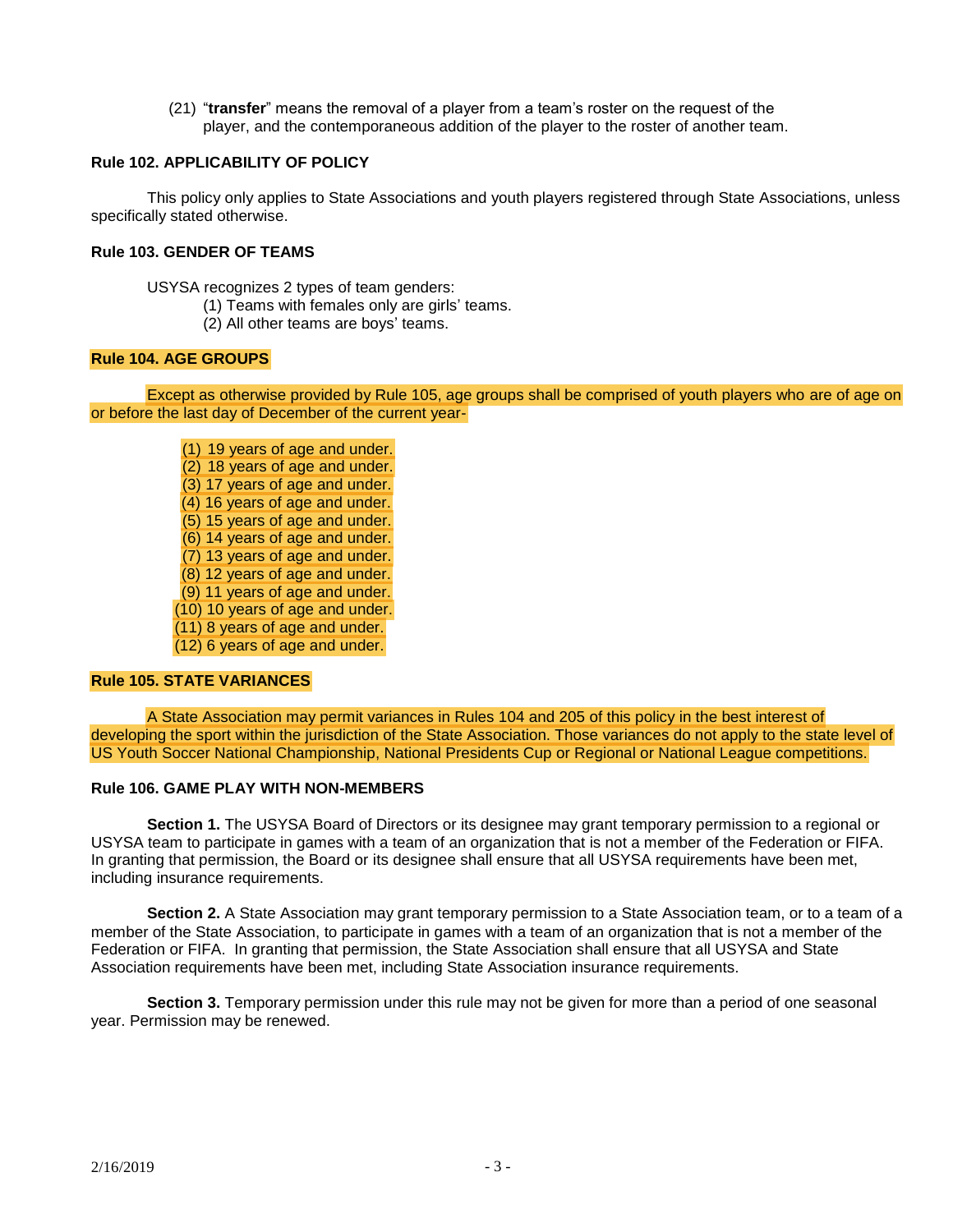#### **Rule 107. RECOGNITION OF RISK MANAGEMENT ACTIONS**

**Section 1.** A disqualification or other disciplinary action for violation of Risk Management policies imposed by a State Association against a person participating or seeking membership in a program of USYSA program, a State Association, or a program of a member of a State Association shall be recognized by all member State Associations within USYSA.

**Section 2.** A Risk Management disqualification imposed by a State Association upon a prospective member who has been convicted of, or is a defendant in litigation alleging that the person has committed a felony, a crime of violence, or a criminal offense against a child shall be recognized by all State Associations upon proper notification to and by USYSA.

**Section 3.** A State Association's Board of Directors or its designee shall conduct a review or hearing before allowing membership within their State Association to any individual who has been disqualified or otherwise disciplined by another State Association for violation of its Risk Management policies. The review or hearing shall be limited to whether the conduct giving rise to the Risk Management action taken by the other State Association constitutes a violation of the prospective State Association's Risk Management policies. Nothing herein shall prevent a State Association from disqualifying other prospective members in accordance with its own Risk Management policies.

#### **PART II—PLAYER AND ROSTERING REQUIREMENTS**

#### **Rule 201. PLAYER REGISTRATION**

**Section 1.** A youth player must register each seasonal year in the State Association in which he or she resides with his or her parent or parents or guardian or guardians, or, for a student in residence at a boarding school, college, or university, the player may register in the state in which the boarding school, college, university, or division of the college or university is located. Any other questions of residency may be determined by the State Association in which the player is registered to vote or holds a current driver's license.

**Section 2.** (a) Any youth player wishing to play on a team of a member of a State Association other than the State Association where the player is registered, will receive a written release from the State Association where the player is registered.

(b) A State Association may waive the provisions to register a player as provided by Section 1 of this rule and release a player as provided by clause (a) of this section by providing notice of waiver to another State Association.

(c) The State Association where the youth player is registered must promptly grant the youth player a release or a waiver for no additional fee.

(d) A release or a waiver must be obtained each seasonal year.

**Section 3.** A youth player is registered for a seasonal year from the moment the player or the player's representative executes the registration form and pays the appropriate fees.

#### **Rule 202. PLAYER REGISTRATION FEE**

The USYSA player registration fee shall be \$2.25 per player for each seasonal year beginning September 1, 2019. These player registration fees paid to a State Association must be paid to USYSA on the last day of each month of the seasonal year for which the fees were paid.

#### **Rule 203. OLYMPIC DEVELOPMENT PROGRAM PLAYER TRYOUTS**

**Section 1.** A player wishing to try out for the Olympic Development Program may only try out and be selected for the Program through the State Association in which the player may be registered under Rule 201 of this policy.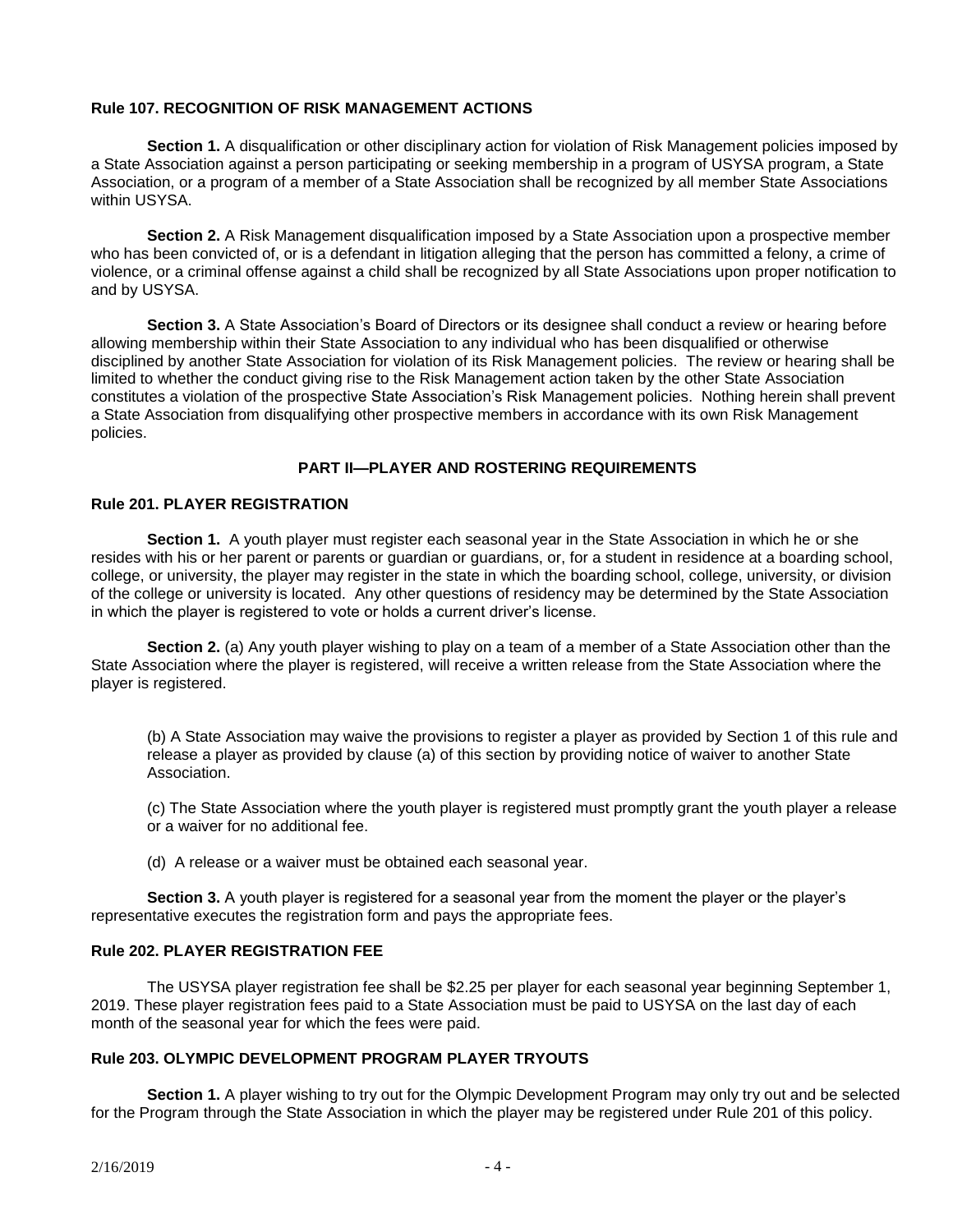**Section 2.** (a) Any youth player wishing to try out for and be selected for the Program through a State Association other than the State Association where the player is registered must receive written permission from—

- (1) the State Association where the player is registered; and
- (2) the other State Association of the team on which the player wishes to play.
- (b) Permission must be obtained each seasonal year.

**Section 3.** A player may only try out for the Olympic Development Program in one State Association. A player is responsible for all Olympic Development Program fees of the State Association in which the player tries out.

#### **Rule 204. PROOF OF AGE**

Proof of age shall consist of a birth certificate, a Uniformed Services Identification and Privilege Card (DD Form 1173) issued by the uniformed services of the United States, a birth registration issued by an appropriate government agency or board of health records, a passport, an alien registration card issued by the United States Government, a certificate issued by the Immigration and Naturalization Service attesting to age, a current driver's license, an unexpired federal, state, or local government identification card (if documentation of date of birth is required), or a certification of a United States citizen born abroad issued by the appropriate government agency. Hospital, baptismal, or religious certificates will not be accepted.

#### **Rule 205. ROSTER LIMITATIONS**

**Section 1.** Except as otherwise provided by Rule 105, every team shall have a team roster and will present a game roster for every match or competition.

**Section 2.** The team roster shall be approved by the State Association where the team is registered. The team roster may have up to 22 youth players on the team roster at any given time during the seasonal year. Every team roster shall have a minimum of 7 players on the roster at all times.

**Section 3.** The game roster shall be prepared by the team and submitted to the competition authority at a time designated by that authority. The game roster shall have a maximum of 18 players and a minimum of 7 players. Every player listed on the game roster must be included on the team roster to be eligible to participate with the team except for tournament competitions that may accept guest players.

#### **Rule 206. MULTIPLE ROSTERING**

A State Association may allow a player to be rostered on more than one youth team each seasonal year.

#### **Rule 207. INTERNATIONAL CLEARANCES**

The U.S. Soccer Federation and FIFA have international clearance requirements and procedures for players coming to the United States to play soccer. All US Youth Soccer members will comply with the US Soccer requirements for each player prior to being registered.

#### **Rule 208. ADULT GAMES**

**Section 1.** A youth player may play an unlimited number of adult games without losing his or her youth eligibility. The youth player must notify his or her youth coach or other authorized team official of the player's intention to play adult games. The youth player shall request, in writing, (1) eligibility clearance from the Youth State Association through which the player is registered, and (2) permission from the appropriate Adult State Association. When the clearance and permission have been granted, the Adult State Association has sole discretion in permitting a youth player to play adult games and will be responsible for establishing the procedures under which the youth player will be allowed to play. In the event of a conflict between an adult game and a youth game, the youth game shall take precedence. A youth player who is required to sign an adult form shall retain youth eligibility.

**Section 2.** (a) A youth team with the written permission and mutual consent of both the Youth and Adult State Associations may play in an adult-approved league and not lose its youth eligibility to compete in the US Youth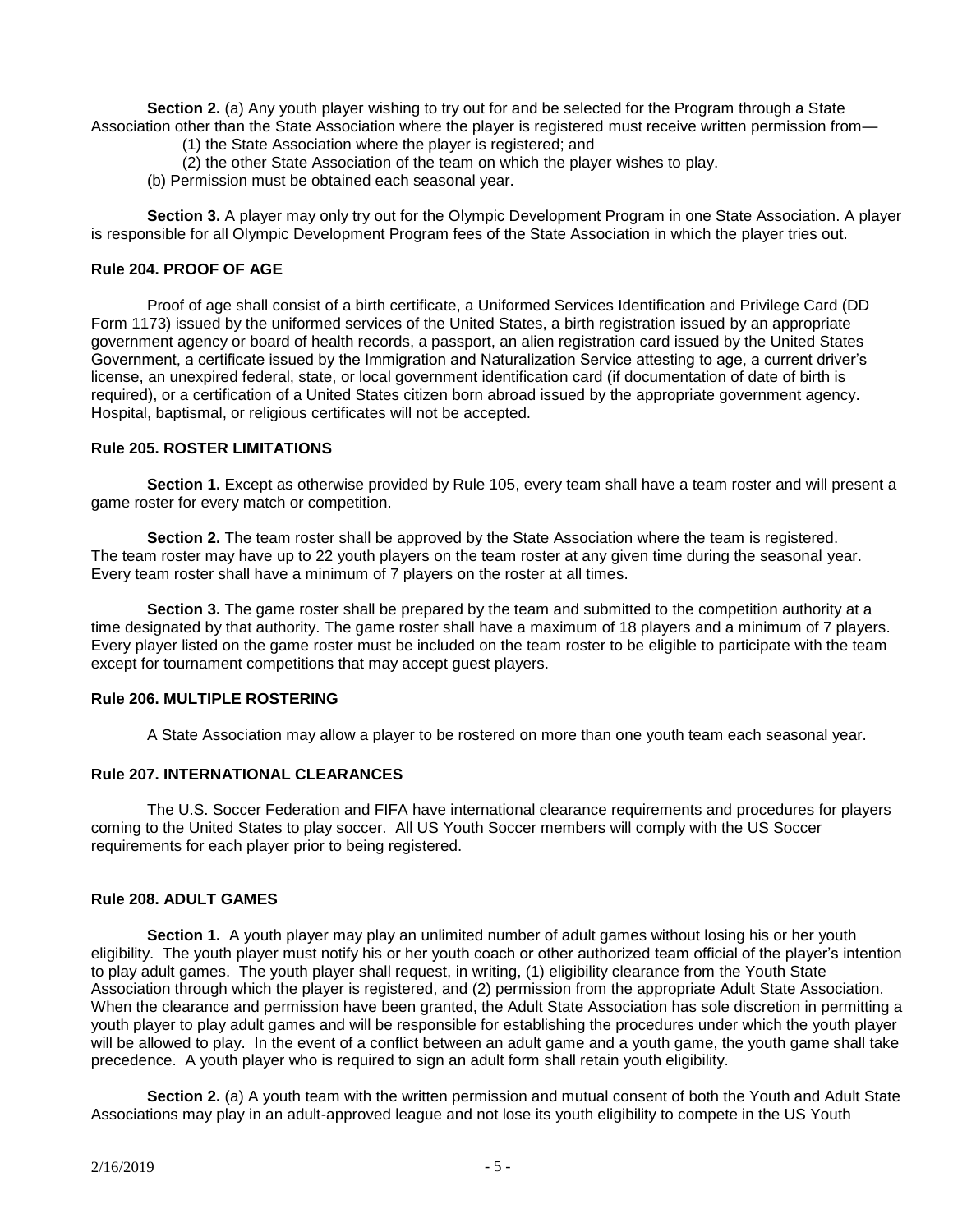Soccer National Championships competitions. If the youth team's players are required to sign an adult form, the team shall retain its youth eligibility.

(b) The youth team will be required to play under the rules of the Youth State Association concerning registration, roster rules, transfer rules, and any additional qualifications that are required to be eligible for the US Youth Soccer National Championships competitions. Whether participation in any adult league shall qualify a youth team for the US Youth Soccer National Championships competitions play shall be determined by each Youth State Association.

#### **Rule 209. USE OF INELIGIBLE PLAYERS**

A team shall forfeit each game of the team in which—

- (1) an unregistered player was with the team at the game in a uniform; or
	- (2) a player was improperly entered on the team's roster.

#### **PART III—GAME PLAY**

#### **Rule 301. RULES OF PLAY**

**Section 1.** Except as provided by USYSA or its State Associations, the FIFA "Laws of the Game" apply to all competitions sponsored by USYSA. Players 10 years of age and under may play soccer in accordance with the rules of USYSA's Development Player Program—Modified Playing Rules for 10 years of age and under, 8 years of age and under, and 6 years of age and under.

**Section 2.** State Associations may not approve games involving teams 10 years of age and under, unless those games are conducted with not more than 8 players on each side.

#### **Rule 302. SUBSTITUTIONS**

**Section 1.** Except as provided by USYSA or its State Associations, substitutions shall be unlimited except where specified otherwise in the rules and regulations for a special competition.

**Section 2.** Substitutions may be made, with the consent of the referee, at any stoppage in play.

#### **Rule 303. LENGTH OF GAMES, OVERTIME PERIODS, AND BALL SPECIFICATIONS**

**Section 1.** (a) Except as provided by USYSA and its State Associations, the length of games, overtime periods, ball size, ball circumference, and ball weight for each age group is as follows:

| Age Group                 | Game Length       | Overtime Periods | Size | Circumference | Weight     | Number of Players                          |
|---------------------------|-------------------|------------------|------|---------------|------------|--------------------------------------------|
| 19 years of age and under | Two 45' halves    | Two 15' halves   | #5   | 27-28 in.     | 14-16 ozs. |                                            |
| 18 years of age and under | Two 45' halves    | Two 15' halves   | #5   | 27-28 in.     | 14-16 ozs. |                                            |
| 17 years of age and under | Two 45' halves    | Two 15' halves   | #5   | 27-28 in.     | 14-16 ozs. |                                            |
| 16 years of age and under | Two 40' halves    | Two 15' halves   | #5   | 27-28 in.     | 14-16 ozs. |                                            |
| 15 years of age and under | Two 40' halves    | Two 15' halves   | #5   | 27-28 in.     | 14-16 ozs. |                                            |
| 14 years of age and under | Two 35' halves    | Two 10' halves   | #5   | 27-28 in.     | 14-16 ozs. |                                            |
| 13 years of age and under | Two 35' halves    | Two 10' halves   | #5   | 27-28 in.     | 14-16 ozs. |                                            |
| 12 years of age and under | Two 30' halves    | Two 10' halves   | #4   | 25-26 in.     | 11-13 ozs. | No more than 11, 8 strongly<br>recommended |
| 11 years of age and under | Two 30' halves    | Two 10' halves   | #4   | 25-26 in.     | 11-13 ozs. | No more than 11, 8 strongly<br>recommended |
| 10 years of age and under | Two 25' halves    | <b>NONE</b>      | #4   | 25-26 in.     | 11-13 ozs. | No more than 7, 6 strongly<br>recommended  |
| 8 years of age and under  | 4 -12' quarters   | <b>NONE</b>      | #3   | 23-24 in.     | 11-12 ozs. | No more than 5, 4 strongly<br>recommended  |
| 6 years of age and under  | $4 - 6'$ quarters | <b>NONE</b>      | #3   | 23-24 in.     | 11-12 ozs. | No more than 4, 3 strongly<br>recommended  |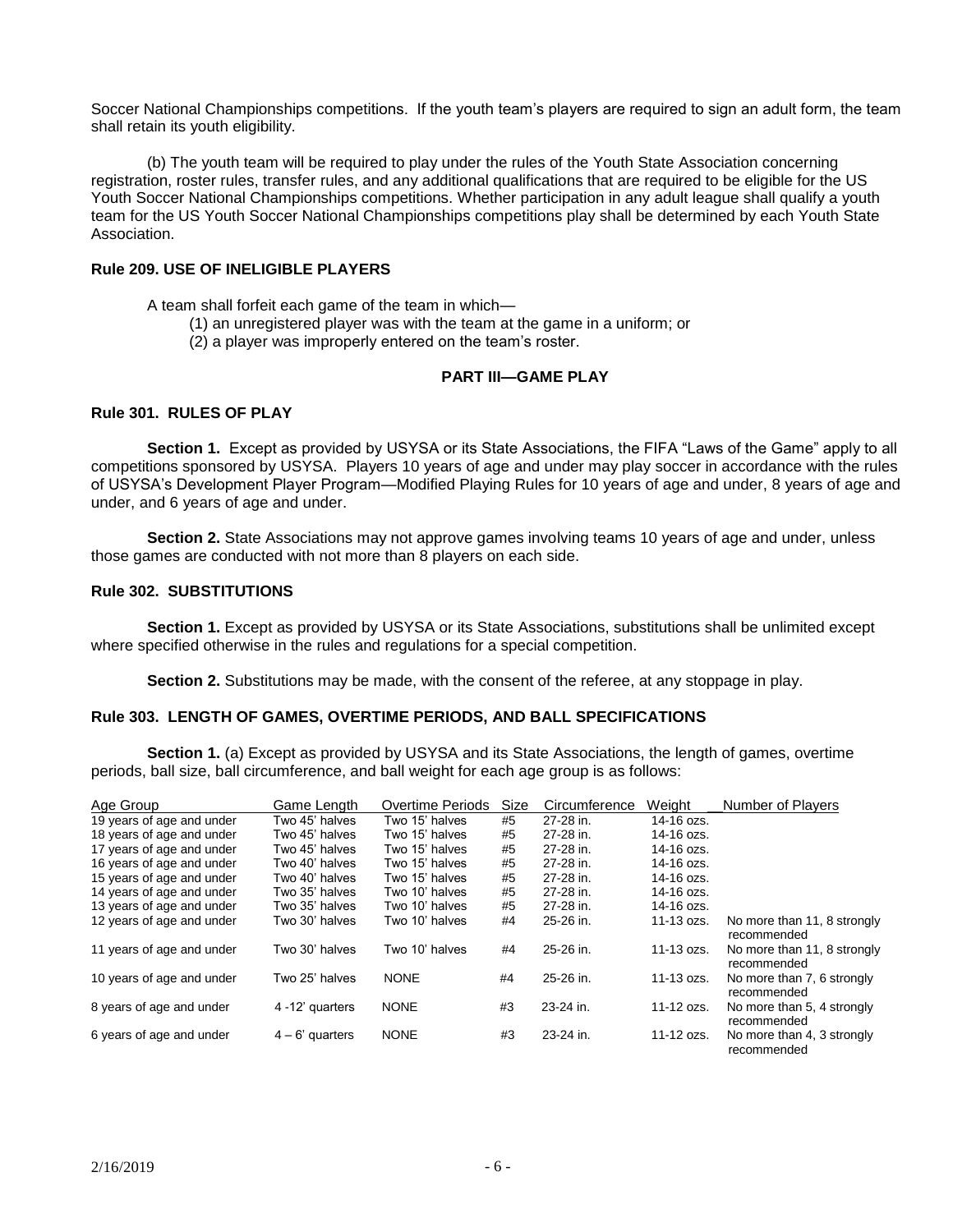(b) In tournament play, if the game is still tied after overtime periods, FIFA "Kicks from the Penalty Mark" rules apply to determine the winner.

**Section 2.** (a) Except as provided by USYSA and its State Associations, the length of games, ball size, ball circumference, and ball weight for each age group shall be as follows:

| Age Group                 | Game Length               | Size | Circumference | Weight         |
|---------------------------|---------------------------|------|---------------|----------------|
| 10 years of age and under | As Modified Rules specify | #4   | 25-26 in.     | $11 - 13$ ozs. |
| 8 years of age and under  | As Modified Rules specify | #3   | 23-24 in.     | $11 - 12$ ozs. |
| 6 years of age and under  | As Modified Rules specify | #3   | 23-24 in.     | 11–12 ozs.     |

(b) For the 10 years of age and under, 8 years of age and under, and 6 years of age and under competitions, ties will stand.

#### **Rule 304. UNIFORMS**

**Section 1.** In this rule, "team member" means a player, coach, assistant coach, or other official of a team.

**Section 2.** A team member is not prohibited by USYSA from having a mark or name, or both, on any part of the team member's uniform being worn at a game, if the mark or name is related to an item or service that is appropriate for youth. The Organization Member with which the team member is registered shall determine the appropriateness. An Organization Member, or its member, may be more restrictive on uniform marks or names than allowed under this rule. Any inappropriate mark or name on the team member's uniform must be removed, replace, or covered before the team member may continue to participate in the game.

#### **Rule 305. HEADING**

**Section 1.** This rule is mandatory for all US Youth Soccer conducted events, including Regional and National competitions for the National Championship Series, and National Presidents Cup series. This rule is also mandatory for the US Youth Soccer National League, US Youth Soccer Regional Leagues, and the US Youth Soccer Olympic Development Program.

Section 2. Although not mandatory for US Youth Soccer State Associations, State Associations are strongly encouraged to adopt this Rule for state and local play.

**Section 3.** All Players age 10 years of age and under shall not head the ball directly from the air in any match or competition, nor shall these players practice heading the ball in any organized team setting. If a player age 10 or younger deliberately heads the ball in a match, the referee shall award an indirect free kick to the opposing team at the spot of the infraction. If the heading occurs within the penalty area, the referee shall move the ball outside the penalty area and award an indirect free kick to the opposing team.

Players age 11 and age 12 shall be permitted to head the ball in any match or competition. These players may practice heading the ball in an organized team practice or skill session, but coaches shall monitor this practice so that no single player heads the ball more than 25 times per week, regardless of setting.

Players age 13 and older shall be permitted to head the ball in any match or competition and these players may practice heading the ball in an organized team practice or skill session.

#### **PART IV—PERMISSION TO TRAVEL AND HOST**

#### **Rule 401. PERMISSION TO TRAVEL AND HOST TOURNAMENTS AND GAMES**

Permission to travel and to host tournaments and games is as provided by the USYSA Travel and Tournament Policy.